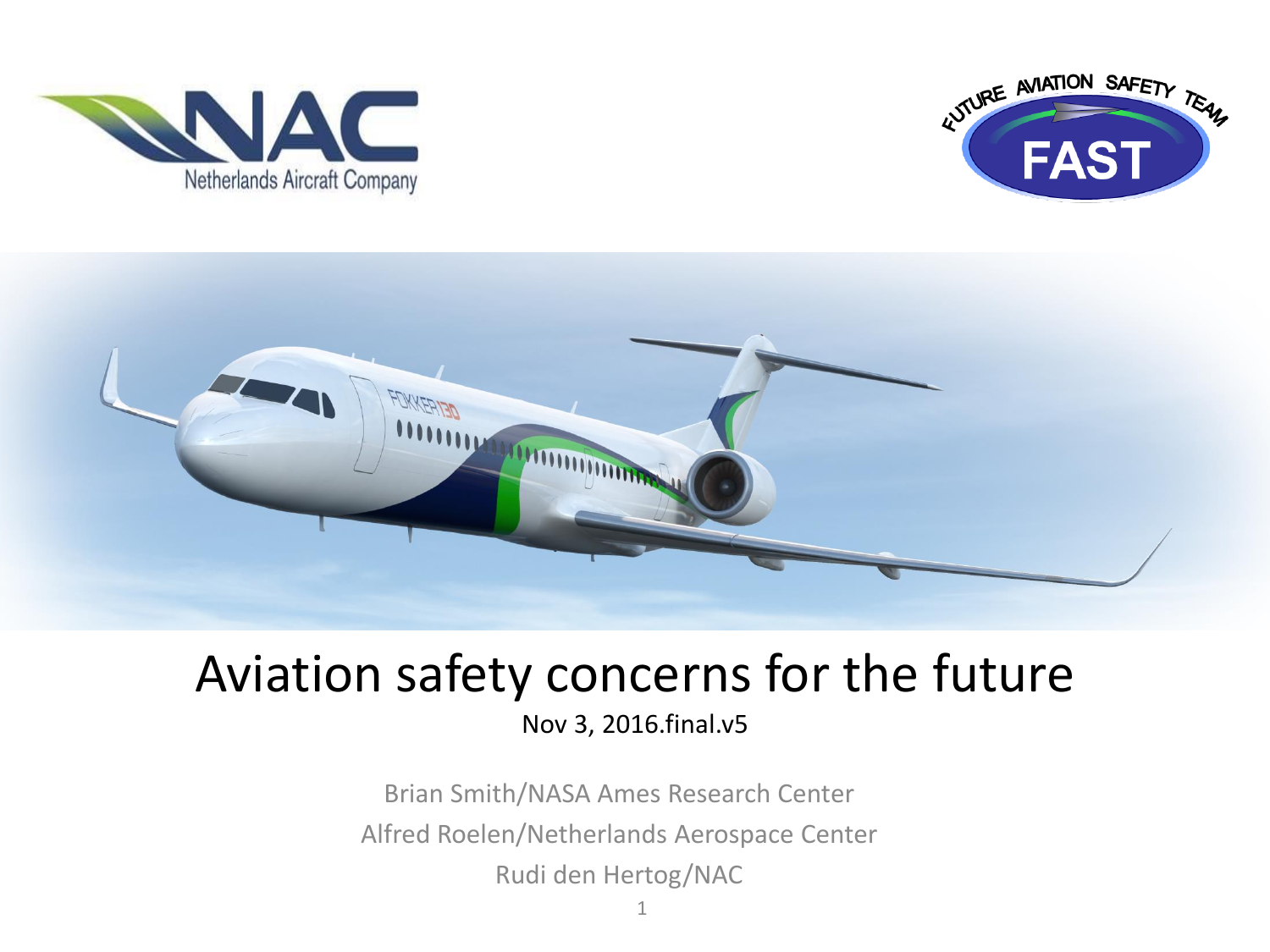

## **Contents**

- What is an Area of Change
- Verification of AOC relevance with 10 years of accidents
- Most frequently assigned AoC's
- Key lessons from this analysis
- Reliance on automation supporting a complex air transportation system
- Technological Watch items
- Conclusions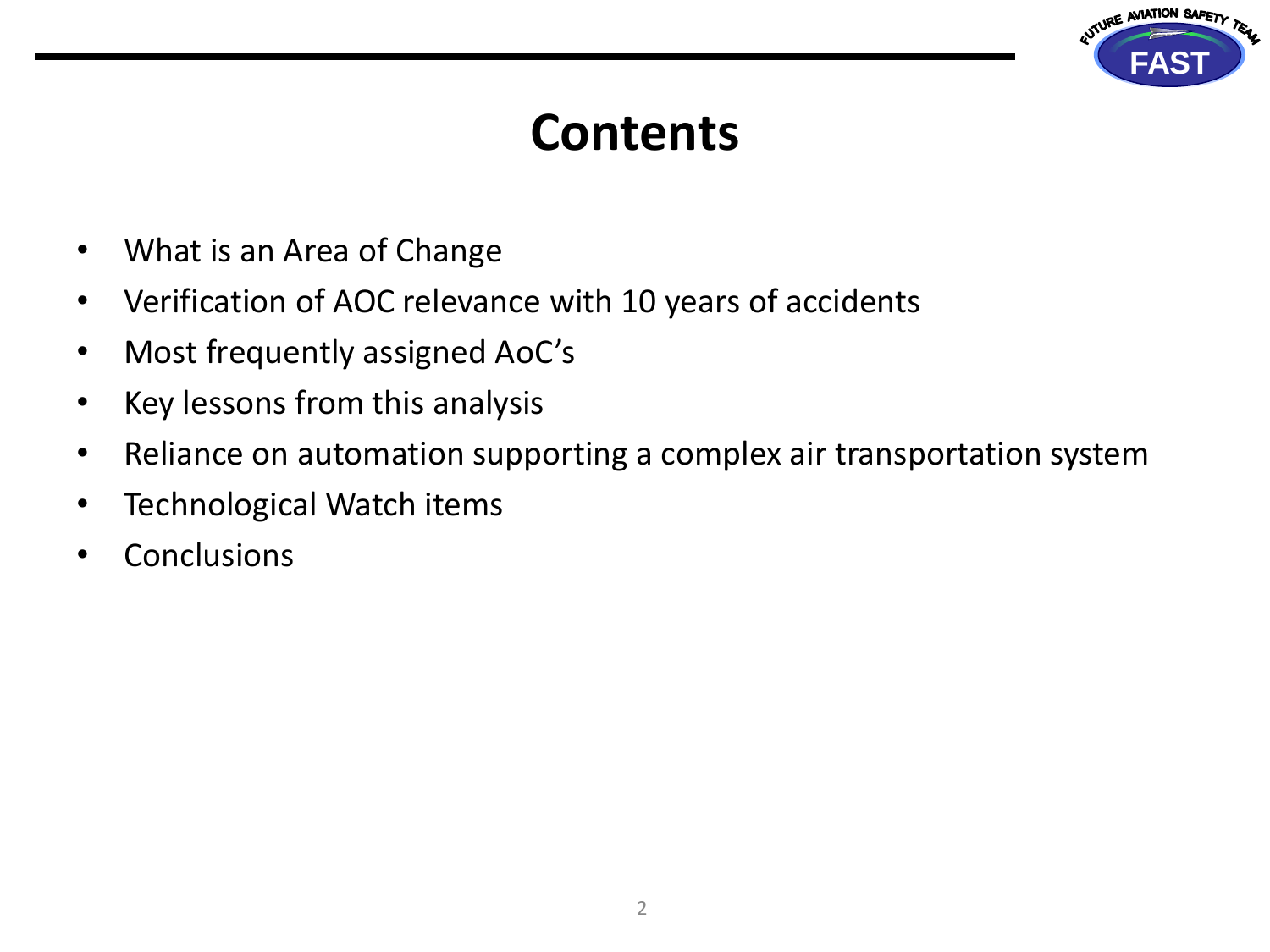

# **Area of change (AoC)**

AoC is a change that could potentially influence aviation safety

Examples:

- Increasing operations of military and civilian unmanned aerial systems in shared military, civilian, and special use airspace
- Proliferation of voluntarily-submitted safety information
- Changes in aviation fuel composition
- Reliance on automation supporting a complex air transportation system

Current AoC list: http://www.nlr-atsi.nl/fast/aoc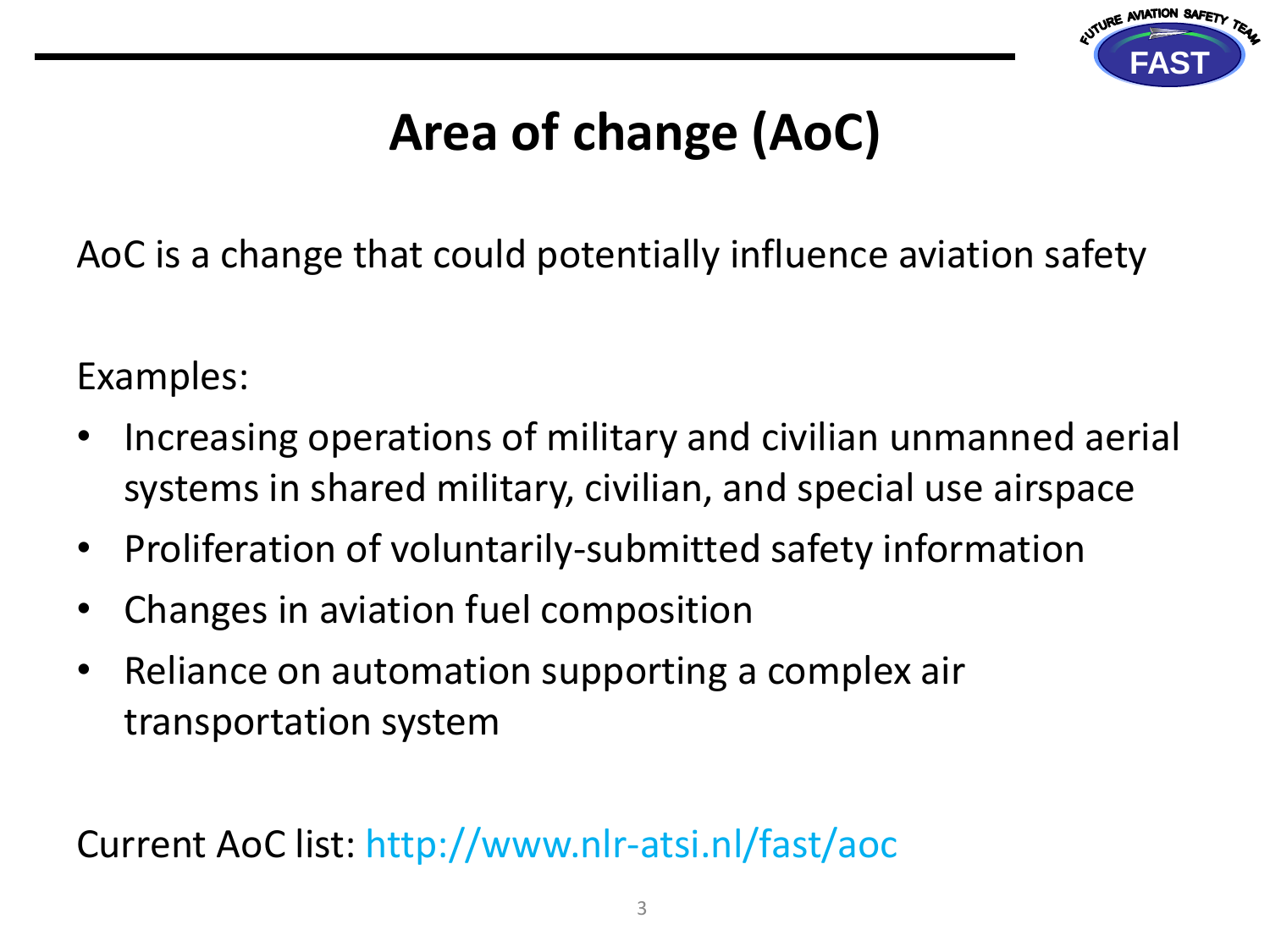

# **Verification of AoC relevance – association of AoCs with accidents**

Accident inclusion criteria

- 247 fatal accidents
- Time frame 2004-2014
- Commercial operations
- Fixed wing aircraft
- Maximum Take-Off Mass larger than 5,700 kg

Information source: https://aviation-safety.net/database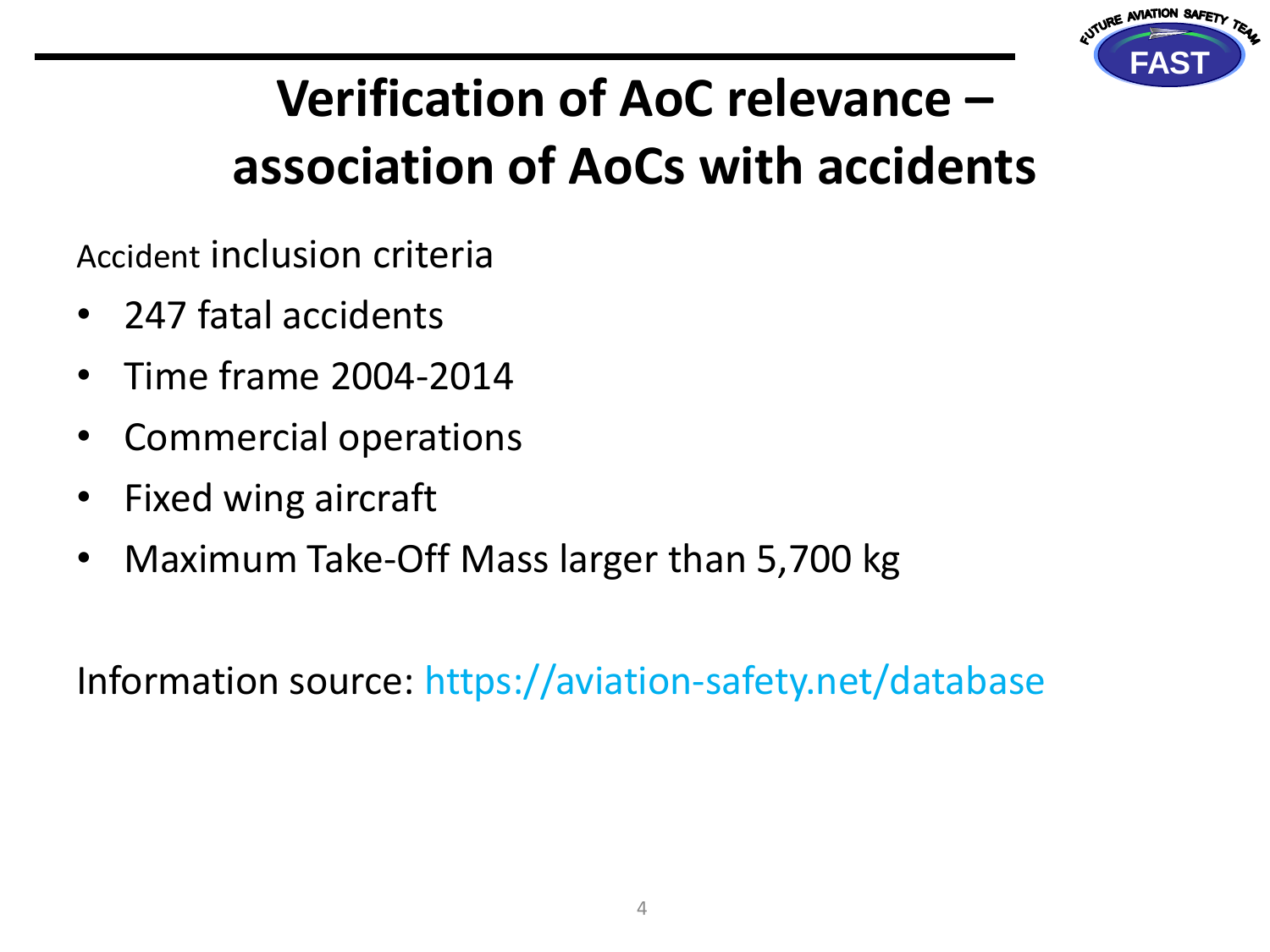

### **Results**

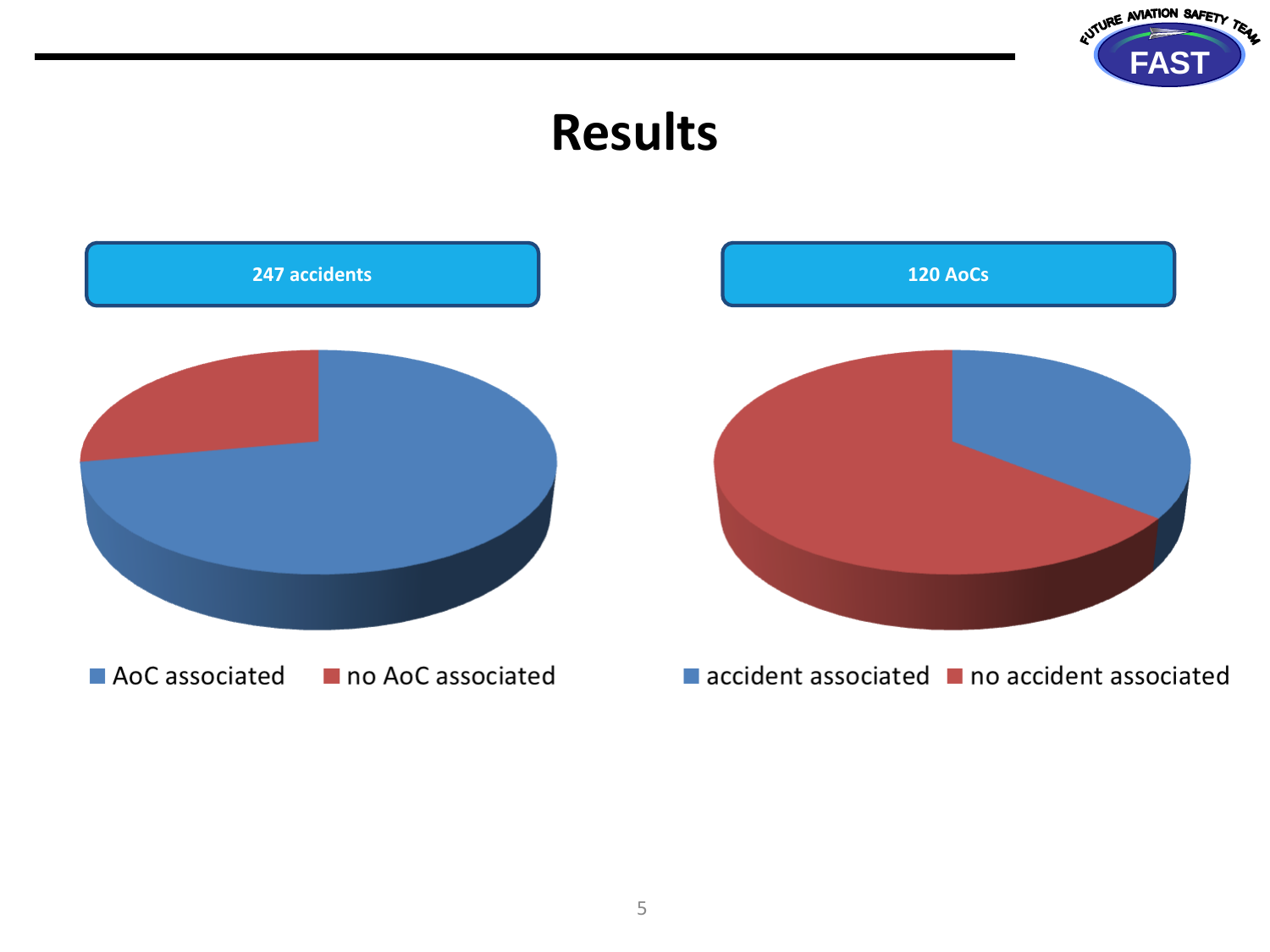

### Most frequently assigned AoCs

| Area of change $(2004)$ vs Total accident set $(N=247)$                                                            | <b>Accident</b><br>count | % of<br>total<br><b>set</b> |
|--------------------------------------------------------------------------------------------------------------------|--------------------------|-----------------------------|
| Socio-economic and political crises affecting aviation<br>$(AoC-265)$                                              | 48                       | 19,4                        |
| Operation of low-cost airlines<br>$(AoC-125)$                                                                      | 44                       | 17,8                        |
| Smaller organisations and owners operating aging aircraft<br>$(AoC-252)$                                           | 42                       | 17,0                        |
| Reliance on automation supporting a complex air transportation system<br>$(AoC-013)$                               | 40                       | 16,2                        |
| Increasing operations of cargo aircraft<br>$(AoC-114)$                                                             | 39                       | 15,8                        |
| Increasing reliance on procedural solutions for operational safety<br>$(AoC-282)$                                  | 19                       | 7,7                         |
| Operational tempo and economic considerations affecting flight crew<br>alertness $(AoC-205)$                       | 16                       | 6,5                         |
| Accelerated transition of pilots from simple to complex aircraft<br>$(AoC-122)$                                    | 10                       | 4,0                         |
| Decreasing availability of qualified maintenance staff at stations other than<br>home base of operations (AoC-256) | 8                        | 3,2                         |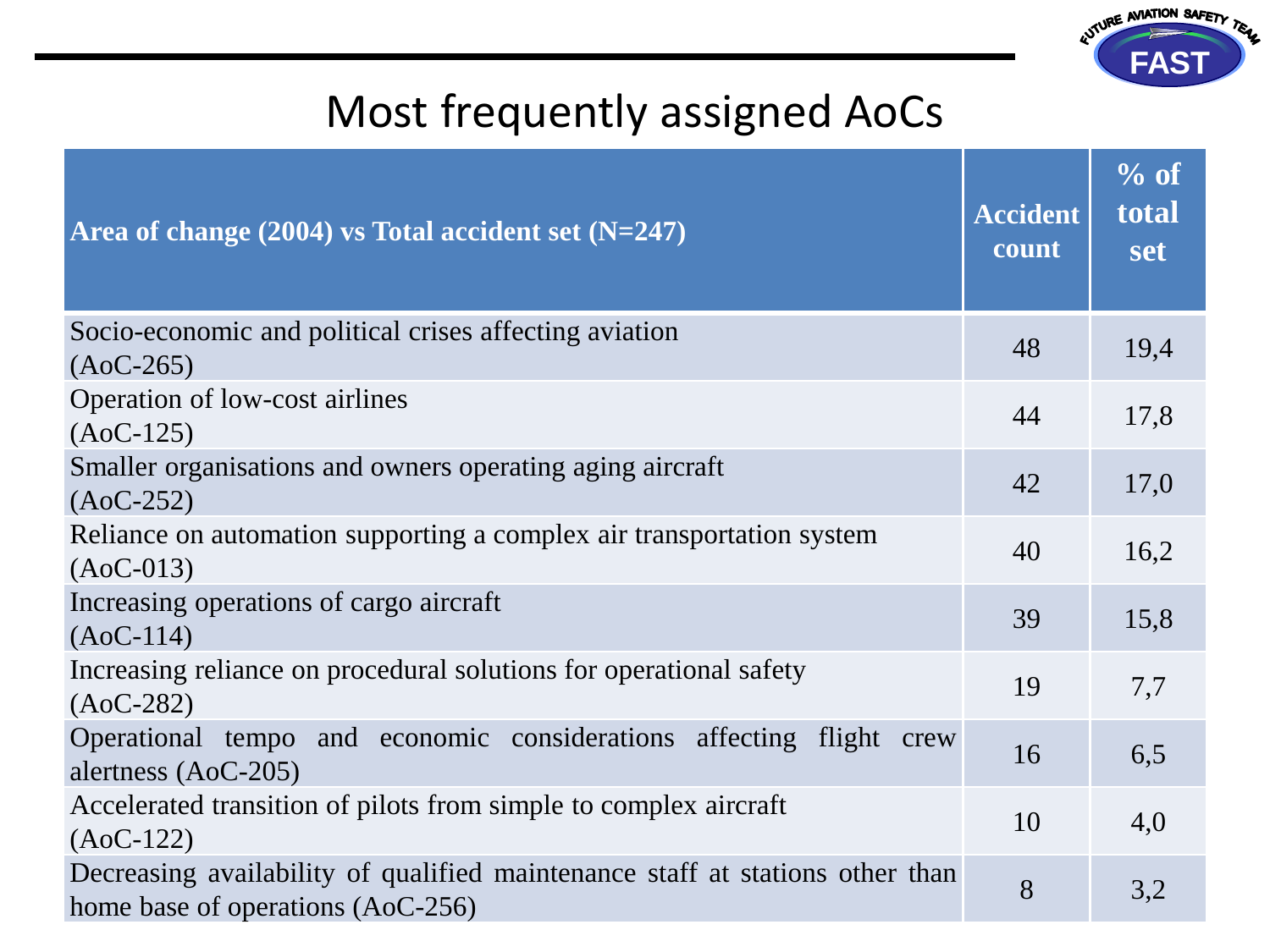

# Key lessons from this analysis

- AoC "Reliance on automation supporting a complex air transportation system" was a major factor in 10 years of world-wide accidents (confirmed study hypothesis)
- There were also other intriguing findings:
	- 4.1 In service inertia 22,000 737 & A320 in service by 2025
		- Knowledge maybe fading, also moderates/constrains automation evolution
		- Also true for ATC & Air Ground Space syst. incl. SESAR and US Next Gen
	- $-$  4.2 The prosperity factor  $-$  strength of economy = dominant factor
		- Explains differences of accidents accross geographical regions
		- Need to work Regional issues, addressing human factors will not work
	- 4.3 Cosmic cycles organizations don't have a memory
		- Critical know-how & know why fading with time, especially problem when
		- Safety relies on procedural solutions, e.g. ground ice, stall training (as part of UPRT), etc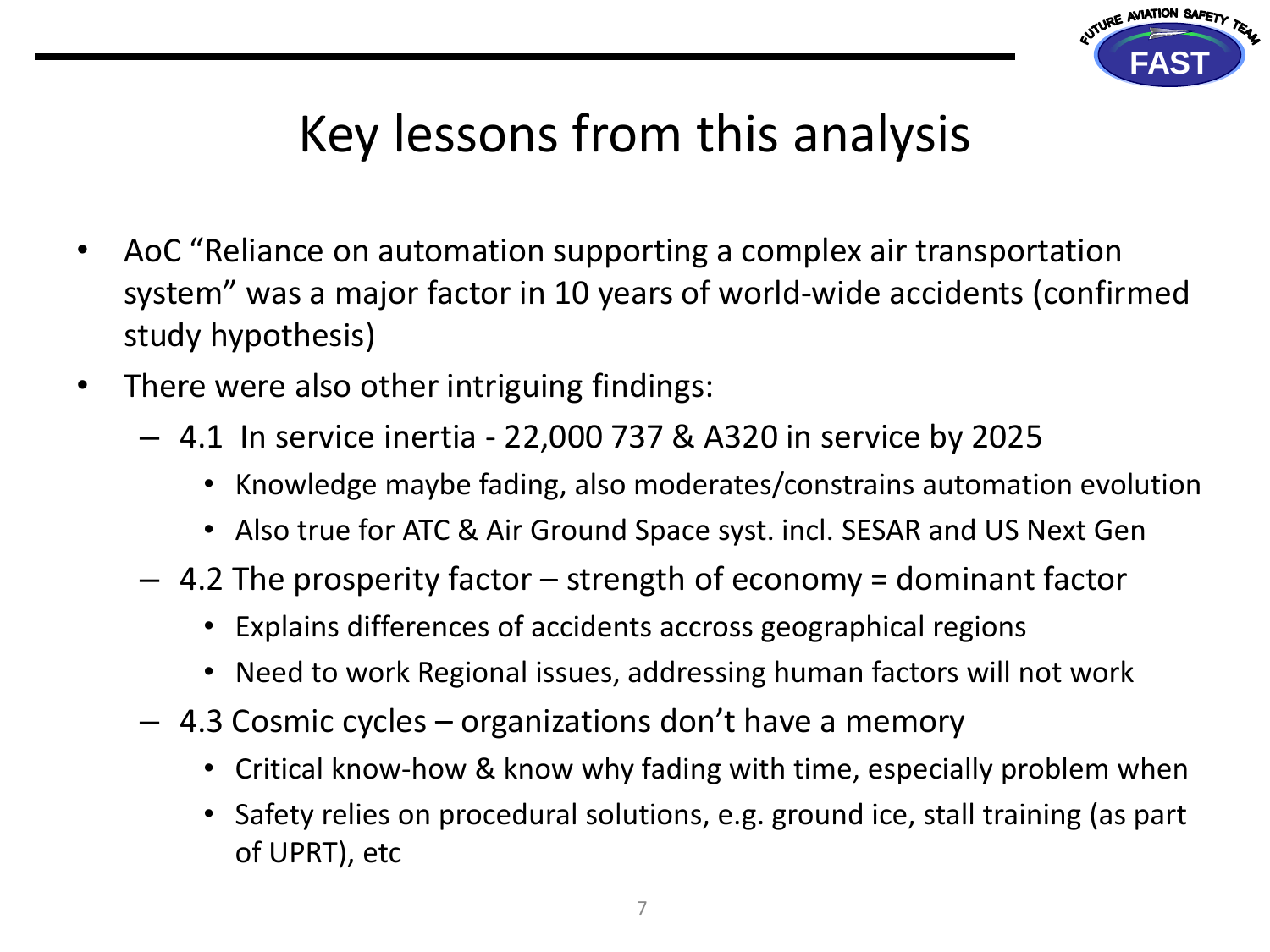

## Key lessons from this analysis

- Other intriguing findings (continued):
	- 4.4 Next Generation of Pilots how to keep "hands on" currency
		- Due to future advances in flight deck automation
		- Stress & fatigue will increase rapidly when flight crew does not understand what flight deck automation is asking the aircraft to do
		- **Note:** from 190 pilot survey with 10,000 hrs mean experience (2003)
	- 4.5 Safety Oversight not as simple as it appears
		- Analysis of 42 accidents involving small low cost airlines at least half had one or more prior accidents (USA & EU)
		- Knowledge of the past essential for Performance based safety oversight
	- 4.6 Miscellaneous Cargo aircraft & Maintenance expertise
		- 2001 NLR study suggests 2,5 x per million accident rate in USA: 5x airplane
		- Decreasing availability of qualified maintenance at out stations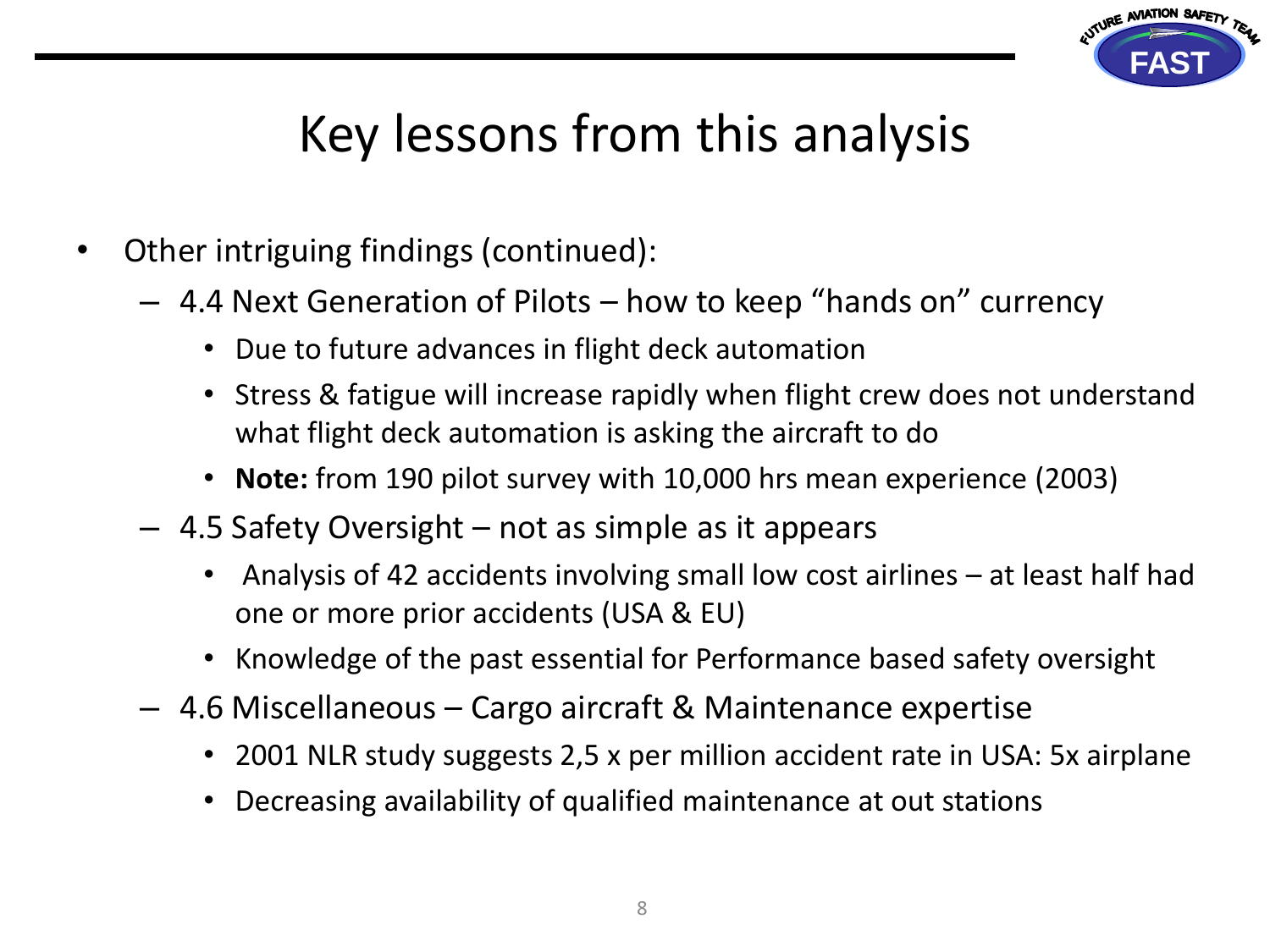

### Reliance on automation supporting a complex air transportation system

• *Flight Crew-automation Interactions Issues\**

| Overview of automation surprise in high-profile accidents |                                                                                    |                                                                                                 |                                                                                                                     |                                                                                                                           |                                                                                                                      |  |  |
|-----------------------------------------------------------|------------------------------------------------------------------------------------|-------------------------------------------------------------------------------------------------|---------------------------------------------------------------------------------------------------------------------|---------------------------------------------------------------------------------------------------------------------------|----------------------------------------------------------------------------------------------------------------------|--|--|
|                                                           | <b>Colgan Air</b><br><b>O400</b><br>Feb 12, 2009<br>(NTSB, 2010)                   | <b>Turkish Airlines</b><br><b>B737-800</b><br>Feb 25, 2009<br>(DSB, 2010)                       | <b>Air France</b><br>A330<br><b>June 1, 2009</b><br>(BEA, 2012)                                                     | <b>Asiana</b><br><b>B777</b><br><b>July 6, 2013</b><br>(NTSB, 2014)                                                       | Air Asia<br>A320<br>Dec 28, 2014<br>(KNKT, 2015)                                                                     |  |  |
| Automation<br>surprise                                    | Crew surprised by<br>stickpusher<br>operation and<br>responded<br>inappropriately. | Crew unaware<br>that auto-thrust<br>reduction was<br>triggered by<br>faulty radio<br>altimeter. | Aircraft response<br>to control input<br>when in alternate<br>law at high<br>altitude not<br>understood by<br>crew. | Crew failed to<br>recognise that<br>autopilot mode<br>cancelled the<br>auto-thrust speed in alternate law.<br>protection. | Crew failed to<br>recognise that<br>selection of the pulling the circuit<br>breakers in-flight<br>keeps the aircraft |  |  |

\*) Theme II from FAST 2004 report resulting in 21 recommendations (from 286 identified hazards).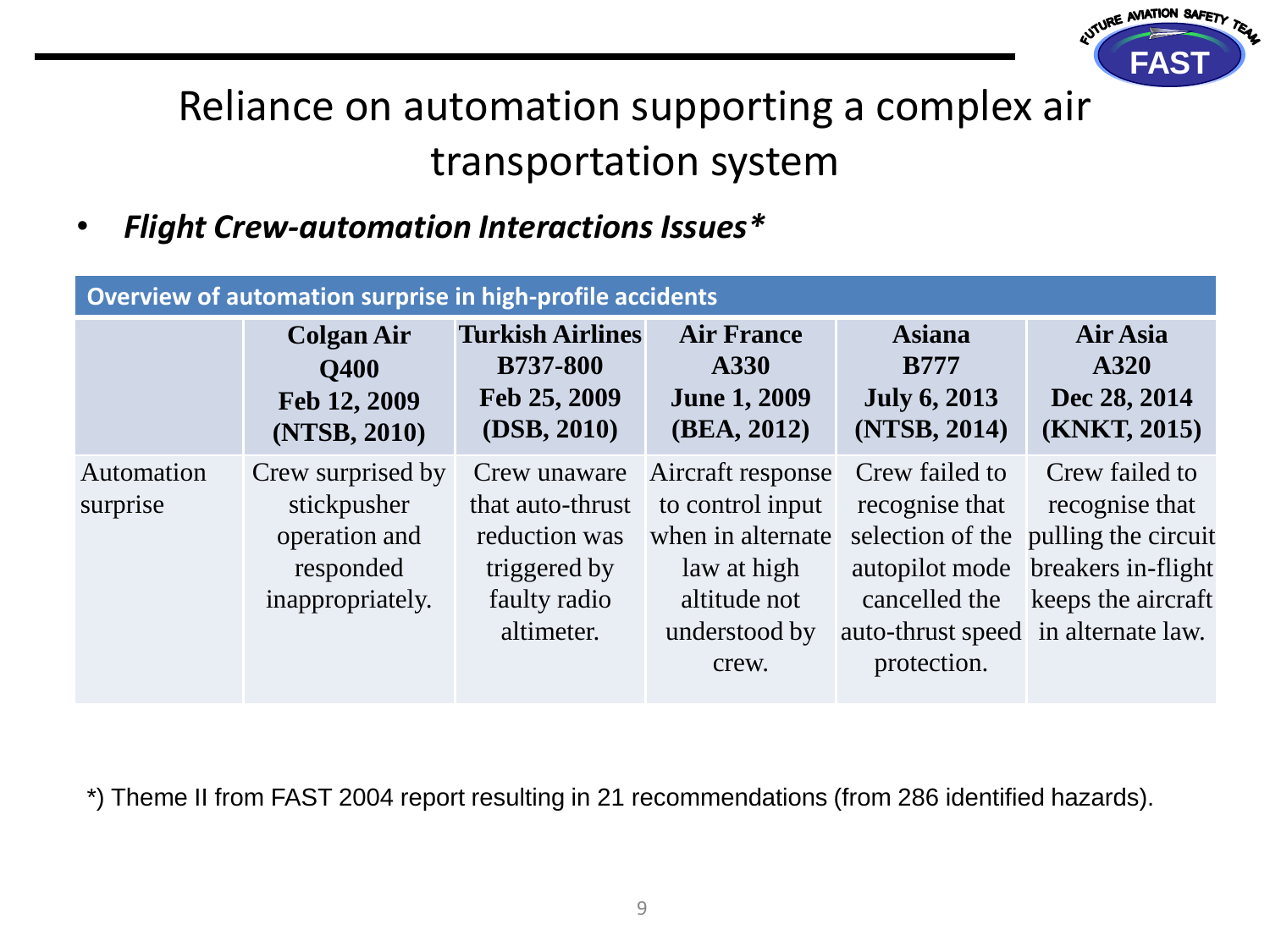

### **Reliance on automation supporting a complex air transportation system**

- Unclear whether revised training e.g., upset recovery training-, new procedures or design changes can prevent the occurrence of such cases in the future,
	- human decision making in unusual situations not understood (Lamme, 2010).
- FAST position
	- research into human behavior and decision making in normal and off-nominal conditions will help to reduce these types of accidents.
	- Such knowledge is relevant for improving flight training and flight deck design.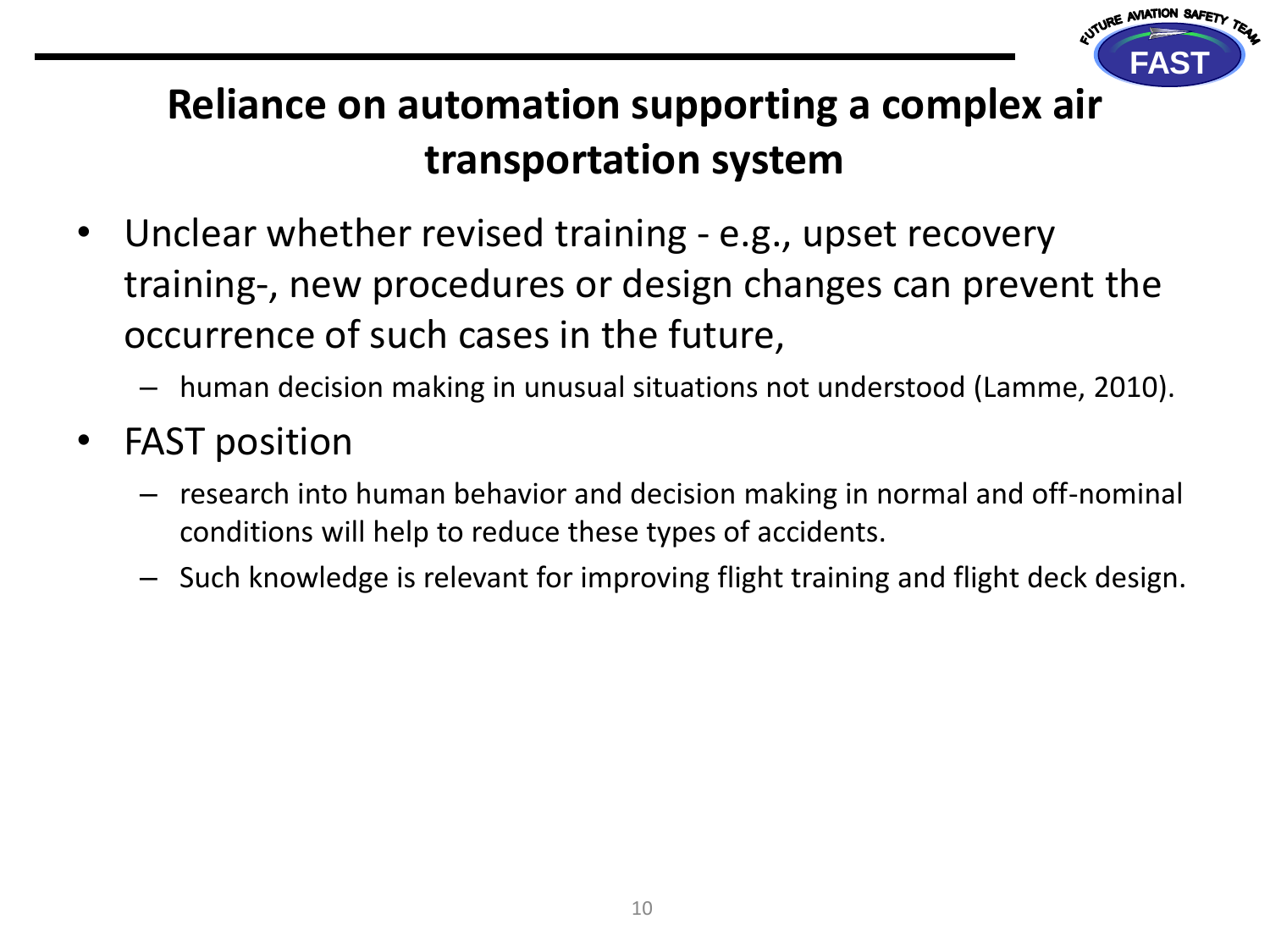

### Technological Watch items

- TWI's were formulated as "companions" of each hazard statement\*.
	- Describe technology drivers that may enable these futures to come about.
	- Include "social science" considerations and business/affordability perspectives.
- Back in 2004, FAST's described several exemplar TWI's under "Other Technologies, One of them suggested:
	- "Monitor development of "eSafety" systems for road and air transport".
- Today, **self driving cars** are in test (Google) & deployed (Tesla) and "eSafety" an issue. Hence, TWI's for (some of) the major associated issues may be:
	- Emergence of viable business models and markets (e.g. for insurance & product liability)
	- Rapid advances in artificial intelligence incl. self learning systems enabling detection and avoidance of unusual objects on the road,.

<sup>\*)</sup> Each Area of Change description lists one or more hazards, see<http://www.nlr-atsi.nl/fast/aoc/>